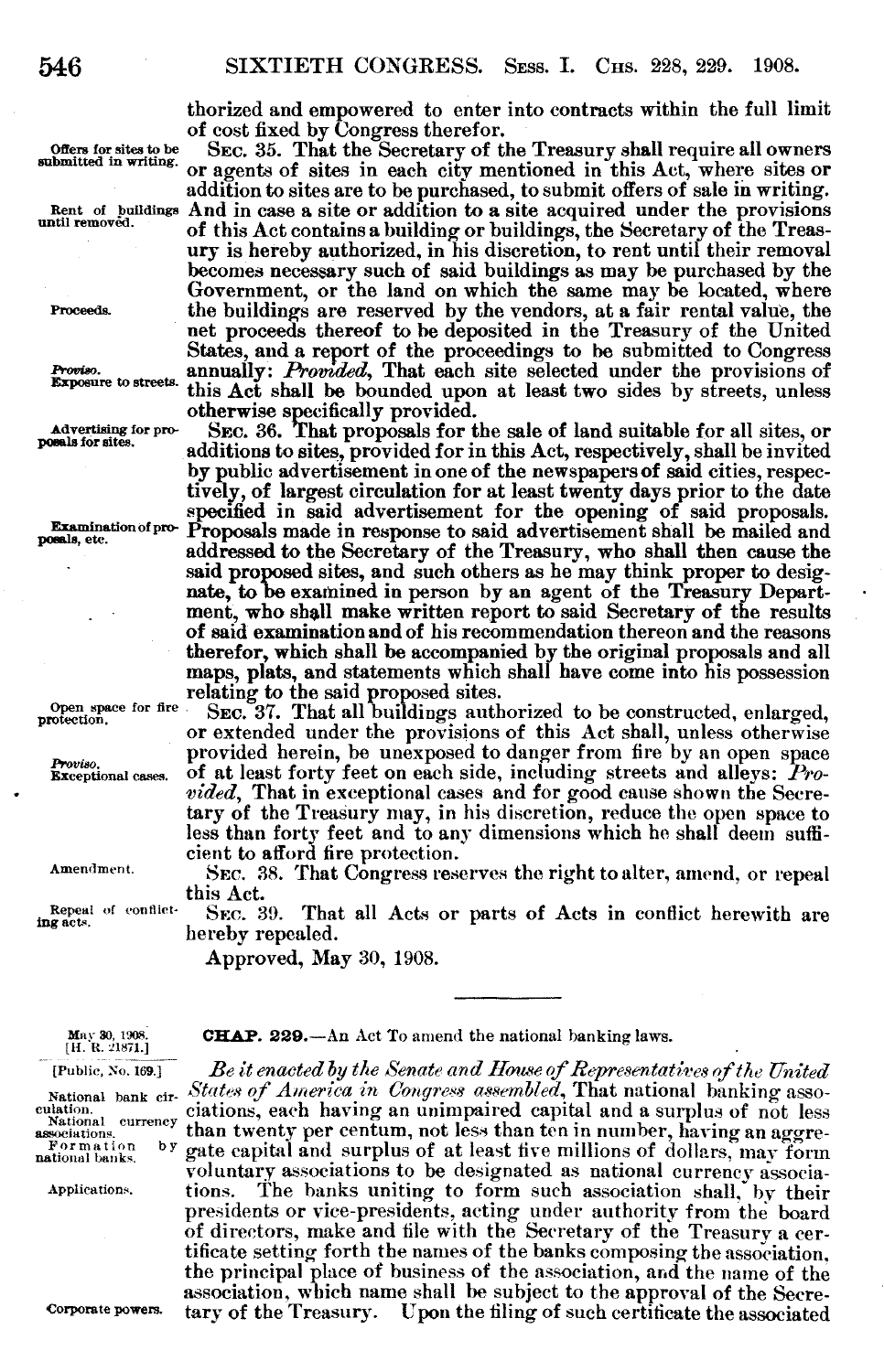banks therein named shall become a body corporate, and by the name so designated and approved may sue and be sued and exercise the powers of a body corporate for the purposes hereinafter mentioned: *Provisos. Provided*, That not more than one such national currency association  $\frac{F_{\text{turb}}}{\text{Lattice}}$ . shall be formed in any city: *Provided further*, That the several mem- Members to be a contiguous territory. bers of such national currency association shall be taken, as nearly as conveniently may be, from a territory composed of a State or part of a State, or contiguous parts of one or more States: *Andprovided further*, That any national bank in such city or territory, having the subsequent admisqualifications herein prescribed for membership in such national currency association, shall, upon its application to and upon the approval of the Secretary of the Treasury, be admitted to membership in a national currency association for that city or territory, and upon such admission shall be deemed and held a part of the body corporate, and as such entitled to all the rights and privileges and subject to all the liabilities of an original member: *And provided further*, That each Banks restricted to national currency association shall be composed exclusively of banks not members of any other national currency association.

The dissolution, voluntary or otherwise, of any bank in such asso- .Existence not ciation shall not affect the corporate existence of the association of amember. unless there shall then remain less than the minimum number of ten banks: *Provided, however*, That the reduction of the number of said *Proviso.*<br>Reduction below banks below the minimum of ten shall not affect the existence of the minmum. corporation with respect to the assertion of all rights in favor of or against such association. The affairs of the association shall be man- Management aged by a board consisting of one representative from each bank. By-laws for the government of the association shall be made by the heard subject to the approval of the Secretary of the Treasury. A board, subject to the approval of the Secretary of the Treasury. A Officers. president, vice-president, secretary, treasurer, and an executive committee of not less than five members, shall be elected by the board. The powers of such board, except in the election of officers and mak- tee. ing of by-laws, may be exercised through its executive committee.

The national currency association herein provided for shall have and Powers. exercise any and all powers necessary to carry out the purposes of this section, namely, to render available, under the direction and control of the Secretary of the Treasury, as a basis for additional circulation any securities, including commercial paper, held by a national Additional bank banking association. For the purpose of obtaining such additional circulation. circulation, any bank belonging to any national currency association, deposited with association having circulating notes outstanding secured by the deposit of bonds ation. of the United States to an amount not less than forty per centurn of its capital stock, and which has its capital unimpaired and a surplus of not less than twenty per centum, may deposit with and transfer to the association, in trust for the United States, for the purpose hereinafter provided, such of the securities above mentioned as may be satisfactory to the board of the association. The officers of the association may comproller of the thereupon, in behalf of such bank, make application to the Comptroller currency. of the Currency for an issue of additional circulating notes to an amount not exceeding seventy-five per centum of the cash value of the securities or commercial paper so deposited. The Comptroller of the Currency Treasury may direct shall immediately transmit such application to the Secretary of the issue. Treasury with such recommendation as he thinks proper, and if, in the judgment of the Secretary of the Treasury, business conditions in the locality demand additional circulation, and if he be satisfied with the character and value of the securities proposed and that a lien in favor of the United States on the securities so deposited and on the assets of the banks composing the association will be amply sufficient for the protection of the United States, he may direct an issue of additional circulating notes to the association. on behalf of such bank, to an amount in his discretion, not, however, exceeding seventy-five per centum of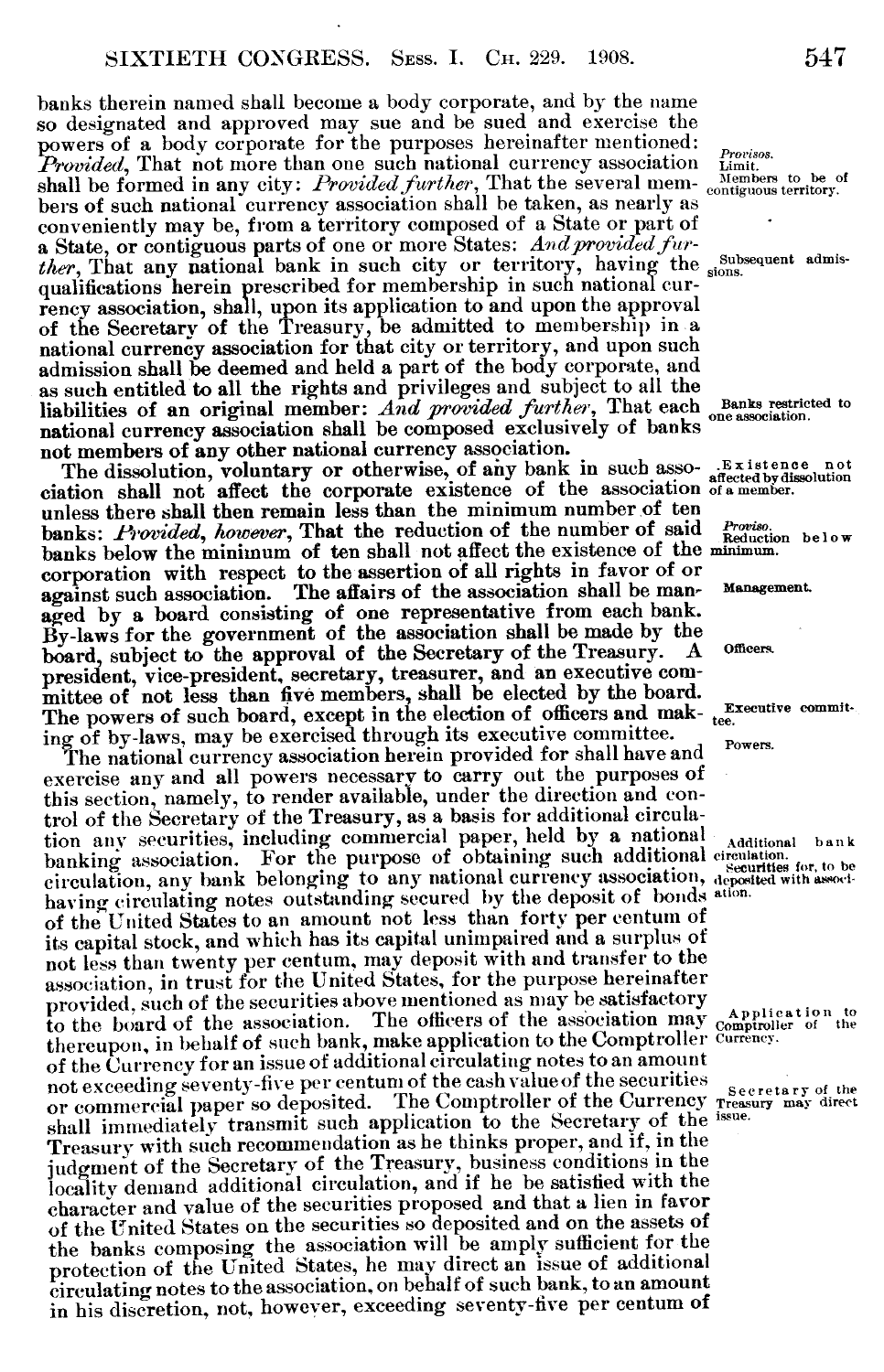Action if members<br>fail to maintain re-<br>demption fund.

Additional circula-

*Provisos.* Amount on state, the cash value of the securities so deposited: *Provided*, That upon the etc., bonds. deposit of any of the State, city, town, county, or other municipal bonds, of a character described in section three of this Act, circentum of the market value of such bonds so deposited: And provided<br>cial paper.<br>cial paper. any event to issue circulating notes based on commercial paper in excess of thirty per centum of its unimpaired capital and surplus. excess of the term "commercial paper" shall be held to include only notes<br>per "designated. **"** representing actual commercial transactions, which when accepted by the association shall bear the names of at least two responsible parties<br>and have not exceeding four months to run.<br>Liability of association shall be not a shall bear the names of all bearing to the escociation

**Liability of associa-** The banks and the assets of all banks belonging to the association on forecall be jointly and severally liable to the United States for the Liencreated.  $\blacksquare$  redemption of such additional circulation: and to secure such liability Lien created. **redemption of such additional circulation; and to secure such liability** R.S., sec. 5230, p.1011. the lien created by section fifty-two hundred and thirty of the Revised Statutes shall extend to and cover the assets of all banks belonging to the association, and to the securities deposited by the banks with the **Limabiity beteen** association pursuant to the provisions of this Act; but as between the several banks composing such association each bank shall be liable only in the proportion that its capital and surplus bears to the aggre-<br> **Additional**, or ex- gate capital and surplus of all such banks. The association may, at any time, require of any of its constituent banks a deposit of additional securities or commercial paper, or an exchange of the securities Sale of securities already on deposit, to secure such additional circulation; and in case of the failure of such bank to make such deposit or exchange the association may, after ten days' notice to the bank, sell the securities<br>peposit of proceeds and paper already in its hands at public sale, and deposit the proceeds with the Treasurer of the United States as a fund for the redemption<br>suit if sum insufficient of such additional circulation. If such fund be insufficient for that<br>cient to redeem notes. purpose the association may recover deficiency by suit in the circuit court of the United States, and shall have the benefit of the lien hereinbefore provided for in favor of the United States upon the assets of such bank. The association or the Withdrawal and Secretary of the Treasury may permit or require the withdrawal of mitted. <br> **any such securities or commercial paper and the substitution of other** securities or commercial paper of equal value therefor.

Action if members SEC. 2. That whenever any bank belonging to a national currency ill to maintain re-<br>association shall fail to preserve or make good its redemption fund in<br>Vol. 18, p. 123. the Treasury of the United State three hundred and forty-three, and the provisions of this Act, the<br>Treasurer of the United States shall notify such national currency<br>association to make good such redemption fund, and upon the failure<br>members. Treasurer of the United States may, in his discretion, apply so much national currency association as may be necessary for that purpose;<br>Association to sell and such national currency association may, after five days' notice to<br>securities of default-<br>such bank, proceed to sell at public sal Deposits of proceeds one of this Act, and deposit the proceeds with the Treasurer of the for regemption of United States as a fund for the redemption of the additional circula-

tion taken out by such bank under this Act.<br>SEC. 3. That any national banking association which has circulating Additional circula-<br>tion by banks, on CEC. 3. That any national banking association which has circulating<br>other than United notes outstanding, secured by the deposit of United States bonds to<br>states bonds to an amount of n states bonds. an amount of not less than forty per centum of its capital stock, and comptroller.<br>Comptroller of the Currency for authority to issue application to the Comptroller of the Currency for authority to issue additional circulating notes to be secured by the deposit of bonds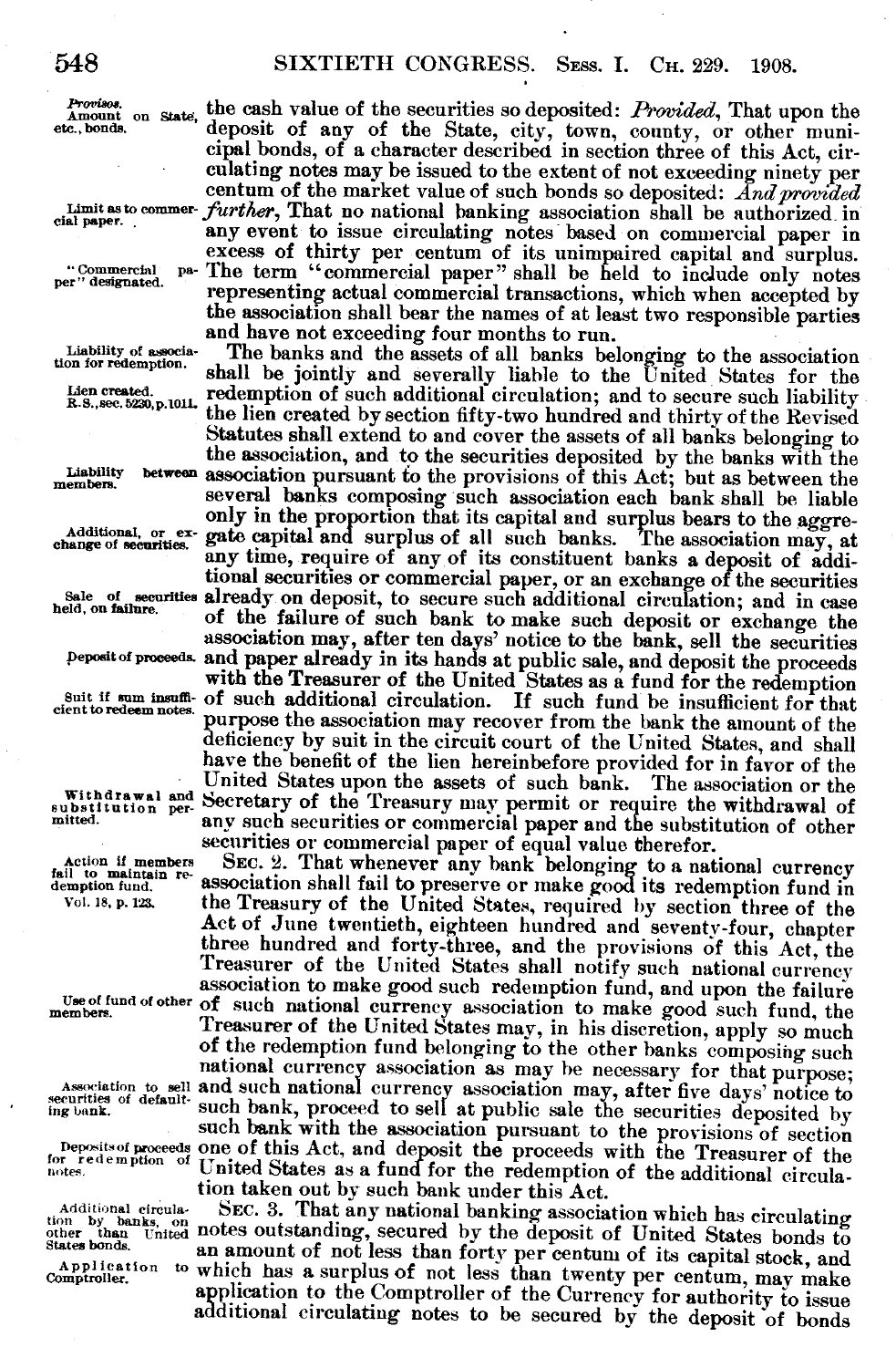other than bonds of the United States. The Comptroller of the Cur- Approval by Secrerency shall transmit immediately the application, with his recommendation, to the Secretary of the Treasury, who shall, if in his udgment business conditions in the locality demand additional circulation, approve the same, and shall determine the time of issue and fix the amount, within the limitations herein imposed, of the additional circulating notes to be issued. Whenever after receiving notice of Issue on deposit of such approval any such association shall deposit with the Treasurer bonds with Treasurer or any assistant treasurer of the United States such of the bonds described in this section as shall be approved in character and amount by the Treasurer of the United States and the Secretary of the Treasury, it shall be entitled to receive, upon the order of the Comptroller of the Currency, circulating notes in blank, registered and countersigned as provided by law, not exceeding in amount ninety per centum Not to exceed 90 per of the market value, but not in excess of the par value of any bonds cent of market value. so deposited, such market value to be ascertained and determined under the direction of the Secretary of the Treasury.

The Treasurer of the United States, with the approval of the Secre- Bonds of States, The Treasurer of the United States, with the approval of the Secre- cities, etc., acceptable. tary of the Treasury, shall accept as security for the additional circulating notes provided for in this section, bonds or other interest-bearing obligations of any State of the United States, or any legally authorized city, etc., bonds. bonds issued by any city, town, county, or other legally constituted municipality or district in the United States which has been in existence for a period of ten years, and which for a period of ten years previous to such deposit has not defaulted in the payment of any part of either principal or interest of any funded debt authorized to becontracted by it, and whose net funded indebtedness does not exceed ten per centum of the valuation of its taxable property, to be ascertained by the last preceding valuation of property for the assessment of taxes. The Treasurer of the United States, with the approval of the urer. Secretary of the Treasury, shall accept, for the purposes of this section, securities herein enumerated in such proportions as he may from time to time determine, and he may with such approval at any time require the deposit of additional securities, or require any association to change the character of the securities already on deposit.

SEC. 4. That the legal title of all bonds, whether coupon or registered, deposited to secure circulating notes issued in accordance with the terms of section three of this Act shall be transferred to the Treasurer of the United States in trust for the association depositing them, under regulations to be prescribed by the Secretary of the Treasury. A receipt shall be given to the association by the Treasurer Receipts from Treas or any assistant treasurer of the United States, stating that such bond is held in trust for the association on whose behalf the transfer is made, and as security for the redemption and payment of any circulating notes that have been or may be delivered to such association. lating notes that have been or may be defivered to such association.<br>No assignment or transfer of any such bond by the Treasurer shall be custody, etc., of deemed valid unless countersigned by the Comptroller of the Currency. bonds. The provisions of sections fifty-one hundred and sixty-three, fifty-one  $_{522+5234, pp.998,1010}^{R.S., secs. 5163-5167, p.}$ hundred and sixty-four, fifty-one hundred and sixty-five, fifty-one 1012 hundred and sixty-six, and fifty-one hundred and sixty-seven and sections fifty-two hundred and twenty-four to fiftv-two hundred and thirty-four, inclusive, of the Revised Statutes respecting United States bonds deposited to secure circulating notes shall, except as herein modified, be applicable to all bonds deposited under the terms of section three of this Act.

SEC. 5. That the additional circulating notes issued under this Act  $_{circulation}^{Status of additional}$ shall be used, held, and treated in the same way as circulating notes of national banking associations heretofore issued and secured by a deposit of United States bonds, and shall be subject to all the provisions of law affecting such notes except as herein expressly modified:

on of Trea<sup>s</sup> -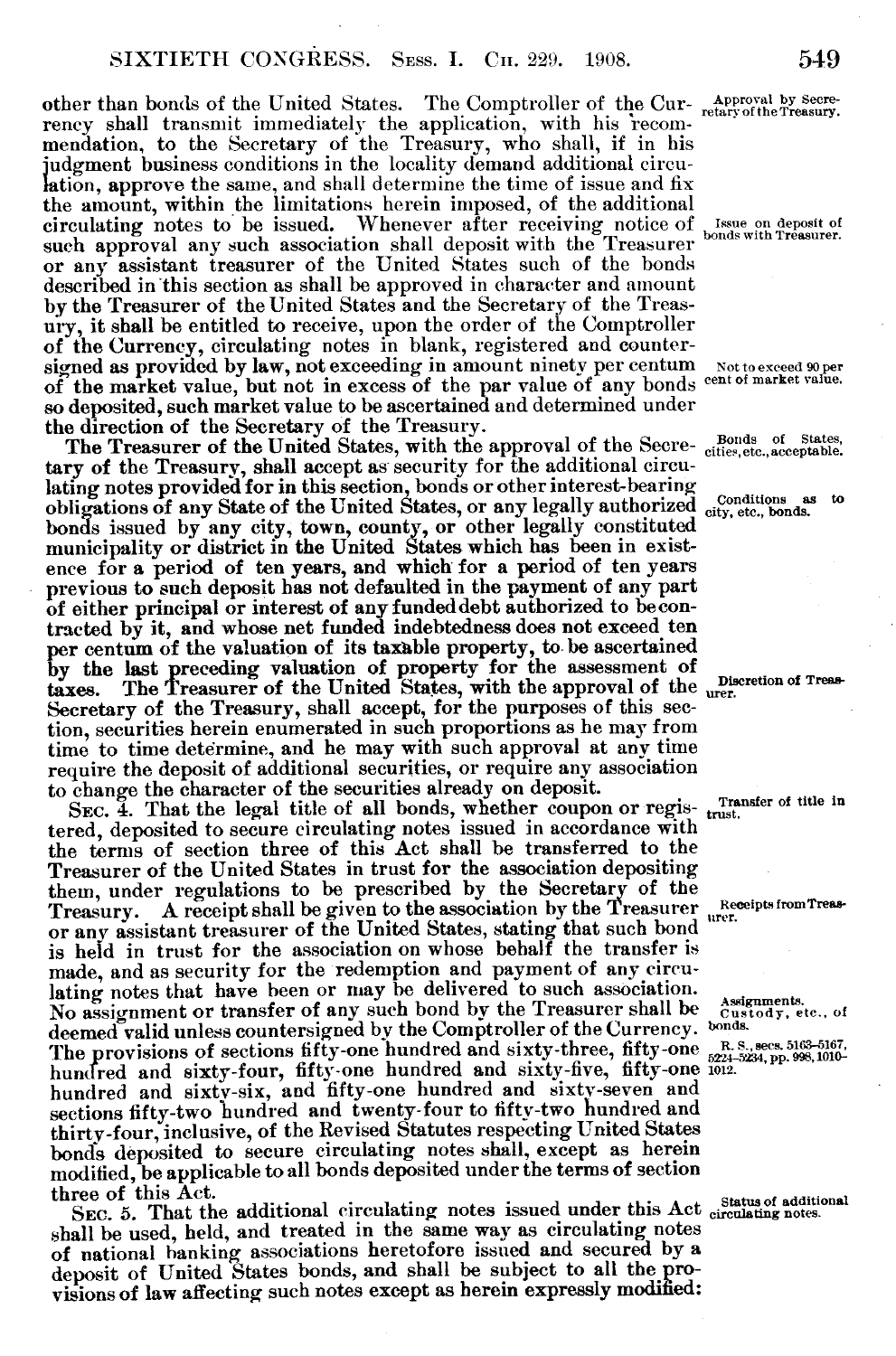tissue of *Provided*, That the total amount of circulating notes outstanding of notes by banks. any national banking association, including notes secured by United any national banking association, including notes secured by United States bonds as now provided by law, and notes secured otherwise than by deposit of such bonds, shall not at any time exceed the amount Maximum of addi- of its unimpaired capital and surplus: *And provided further,* That there shall not be outstanding at any time circulating notes issued under the provisions of this Act to an amount of more than five hundred millions of dollars.

Redemption fund. SEC. 6. That whenever and so long as any national banking associament for additional tion has outstanding any of the additional circulating notes authorized remation. to be issued by the provisions of this Act it shall keep on deposit in Vol. 18, p. 123. the Treasury of the United States, in addition to the redemption fund required by section three of the Act of June twentieth, eighteen hundred and seventy-four, an additional sum equal to five per centum of such additional circulation at any time outstanding, such additional five per centum to be treated, held, and used in all respects in the same manner as the original redemption fund provided for by said section three of the Act of June twentieth, eighteen hundred and seventy-four.

Proportional as-<br>SEC. 7. In order that the distribution of notes to be issued under<br>tional circulation to ddi-<br>the provisions of this Act shall be made as equitable as practicable<br>states. Treasury shall not approve applications from associations in any State in excess of the amount to which such State would be entitled of the additional notes herein authorized on the basis of the proportion which the unimpaired capital and surplus of the national banking associations in such State bears to the total amount of unimpaired capital and sur-*Proviso.* plus of the national banking associations of the United States: *Pro-*Energency assign- *vided*, *however*, That in case the applications from associations in any ments. The *interface associations* in any State shall not be equal to the amount which the associations of such State would be entitled to under this method of distribution, the Secretary of the Treasury may, in his discretion, to meet an emergency, assign the amount not thus applied for to any applying association or associations in States in the same section of the country.

Information.etc..as SEC. 8. That it shall be the duty of the Secretary of the Treasury to exceptable section obtain information with reference to the value and character of the to obtain information with reference to the value and character of the securities authorized to be accepted under the provisions of this Act,<br>and he shall from time to time furnish information to national banking<br>associations as to such securities as would be acceptable under the pro-<br>visions

Tax on circulation. Sec. 9. That section fifty-two hundred and fourteen of the Revised<br>B. *S., sec.* 5214, p. Statutes, as amended be further amended to read as follows:  $\frac{1}{\text{1}}$  ones. Statutes, as amended, be further amended to read as follows:

ertibrity, two per "SEC. 5214. National banking associations having on deposit bonds of the United States, bearing interest at the rate of two per centum per annum, including the bonds issued for the construction of the vol. 32, p. 484. Panama Canal, under the provisions of section eight of 'An Act to provide for the construction of a canal connecting the waters of the Atlantic and Pacific oceans,' approved June twenty-eighth, nineteen hundred and two, to secure its circulating notes, shall pay to the Treasurer of the United States, in the months of January and July, a tax of one-fourth of one per centum each half year upon the average amount of such of its notes in circulation as are based upon the deposit By bonds of higher of such bonds; and such associations having on deposit bonds of the interest. United States bearing interest at a rate higher than two per centum per annum shall pay a tax of one-half of one per centum each half year upon the average amount of such of its notes in circulation as are based upon the deposit of such bonds. National banking associations By other securities. based upon the deposit of such bonds. having circulating notes secured otherwise than by bonds of the United States shall pay for the first month a tax at the rate of five per centum per annum upon the average amount of such of their notes in circulation as are based upon the deposit of such securities, and afterwards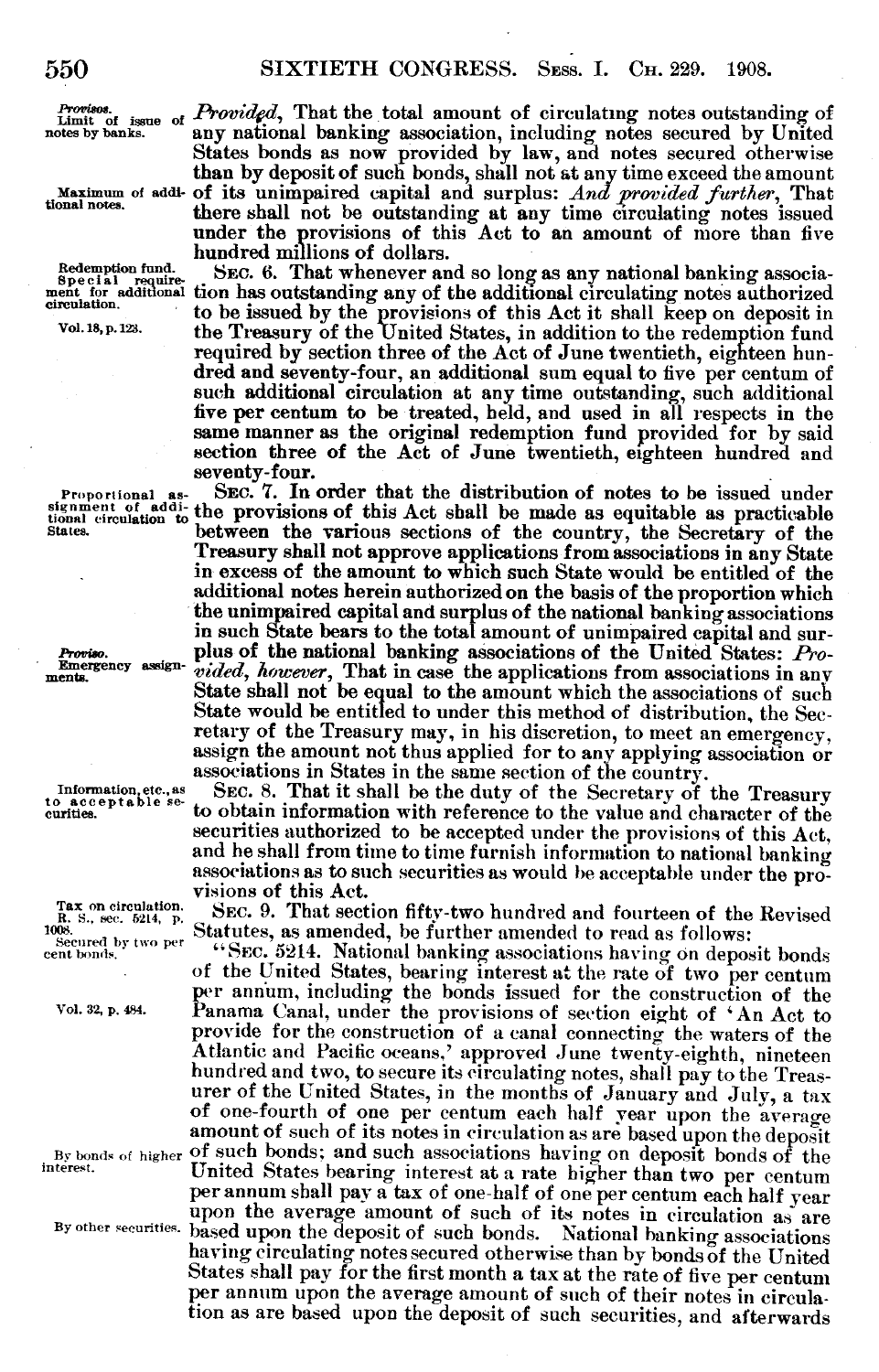an additional tax of one per centum per annum for each month until a tax of ten per centum per annum is reached, and thereafter such tax of ten per centum per annum, upon the average amount of such notes. Every national banking association having outstanding circulating Monthly returns of notes secured by a deposit of other securities than United States bonds than United States shall make monthly returns, under oath of its president or cashier, to bonds the Treasurer of the United States, in such form as the Treasurer may prescribe, of the average monthly amount of its notes so secured in circulation; and it shall be the duty of the Comptroller of the Currency to cause such reports of notes in circulation to be verified by examination of the banks' records. The taxes received on circulating notes Useoftaxesonnote secured otherwise than by bonds of the United States shall be paid United States bonds. into the Division of Redemption of the Treasury and credited and added to the reserve fund held for the redemption of United States and other notes."

SEC. 10. That section nine of the Act approved July twelfth, eight-Retiring circulation. een hundred and eighty-two, as amended by the Act approved March amended. fourth, nineteen hundred and seven, be further amended to read as follows:

"SEC. 9. That any national banking association desiring to with- Withdrawalof notes draw its circulating notes, secured by deposit of United States bonds states bonds in the manner provided in section four of the Act approved June  $\frac{\text{Vol. 18, p. 124}}{\text{Deposits of lawful}}$ twentieth, eighteen hundred and seventy-four, is hereby authorized money. for that purpose to deposit lawful money with the Treasurer of the United States and, with the consent of the Comptroller of the Currency and the approval of the Secretary of the Treasury, to withdraw a proportionate amount of bonds held as security for its circulating notes in the order of such deposits: *Provided*, That not more than *Provise.* Monthly limit. nine millions of dollars of lawful money shall be so deposited during any calendar month for this purpose.

Any national banking association desiring to withdraw any of its Notes secured by circulating notes, secured by the deposit of securities other than bonds of the United States, may make such withdrawal at any time in like manner and effect by the deposit of lawful money or national bank Deposits. notes with the Treasurer of the United States, and upon such deposit a proportionate share of the securities so deposited may be withdrawn: *Provided*, That the deposits under this section to retire notes secured *Proviso.*<br>Retention of de-*Provided*, 1 nat the deposits direct than bonds of the United States shall posits toredeem notes.<br>by the deposit of securities other than bonds of the United States shall posits toredeem notes. not be covered into the Treasury, as required by section six of an Act entitled 'An Act directing the purchase of silver bullion and the issue of Treasury notes thereon, and for other purposes,' approved.July fourteenth, eighteen hundred and ninety, but shall he retained in the Treasury for the purpose of redeeming the notes of the bank making such deposit."

SEC. 11. That section fifty-one hundred and seventy-two of the  $_{R.S.,\,seq.5, 5172, p.}^{Isauge of notes.}$ Revised Statutes be, and the same is hereby, amended to read as follows: 1000, amended.

"SEC. 5172. In order to furnish suitable notes for circulation, the Engraving and "SEC.  $5172$ . In order to furnish suitable notes for circulation, the  $_{\text{Engraig.}}$  Comptroller of the Currency shall, under the direction of the Secretary of the Treasury, cause plates and dies to be engraved, in the best manner to guard against counterfeiting and fraudulent alterations, and shall have printed therefrom, and numbered, such quantity of circulating notes, in blank, of the denominations of five dollars, ten Denomination. dollars, twenty dollars, fifty dollars, one hundred dollars, five hundred dollars, one thousand dollars, and ten thousand dollars, as may be required to supply the associations entitled to receive the same. Such required to supply the associations entitled to receive the same. notes shall state upon their face that they are secured by United Characterof security. States bonds or other securities, certified by the written or engraved signatures of the Treasurer and Register and by the imprint of the seal of the Treasury. They shall also express upon their face the promise of the association receiving the same to pay on demand, attested by the signature of the president or vice-president and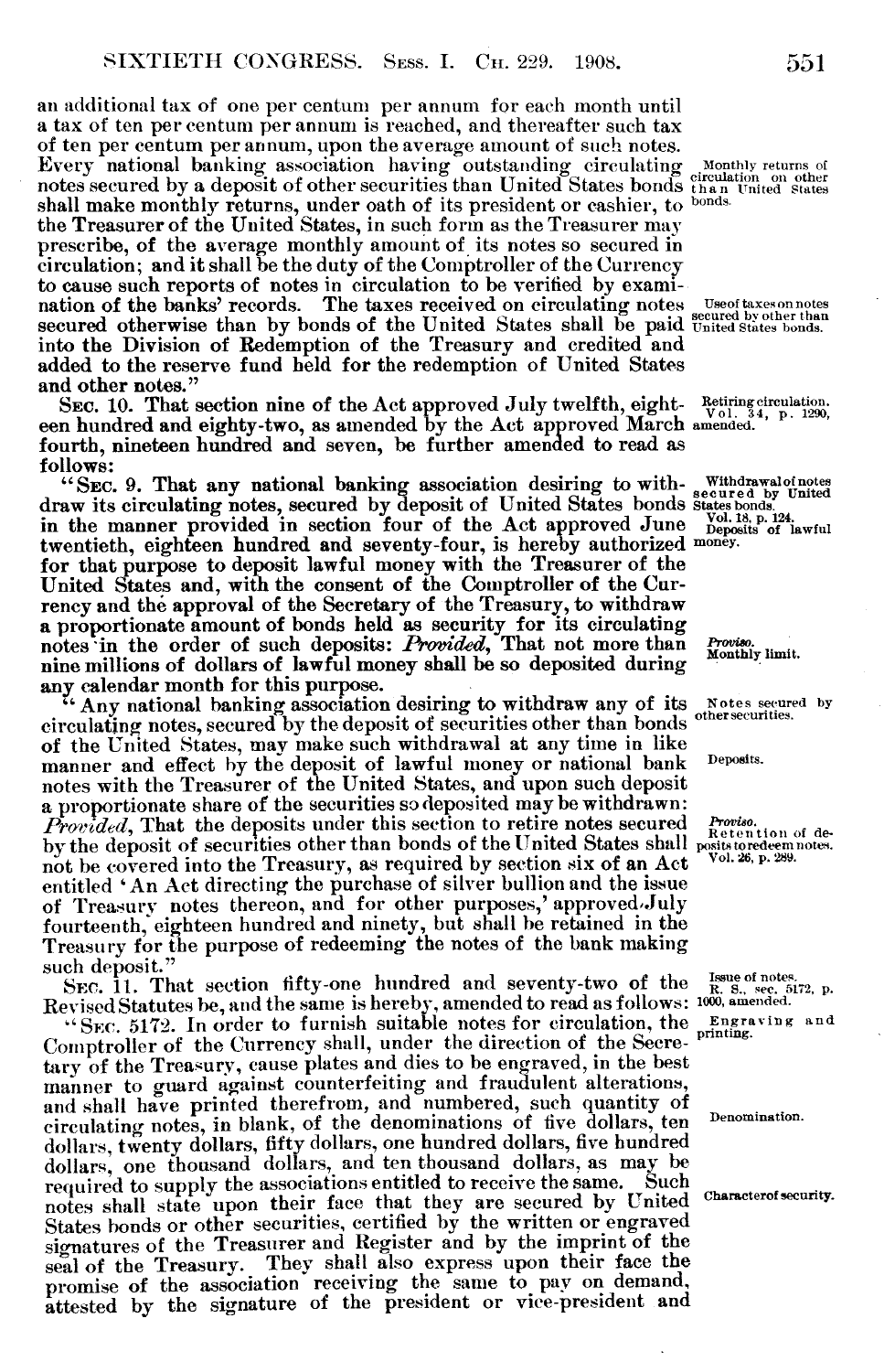j

Additional notes to cashier. The Comptroller of the Currency, acting under the direction pred. of the Secretary of the Treasury, shall as soon as practicable cause to be prepared circulating notes in blank, registered and countersigned,<br>Amount. as provided by law, to an amount equal to fifty per centum of the Deposit for delivery capital stock of each national banking association; such notes to be deposited in the Treasury or in the subtreasury of the United States nearest the place of business of each association, and to be held for such association, subject to the order of the Comptroller of the Cur-Useof presentform. rency, for their delivery as provided by law: *Provided,* That the Comptroller of the Currency may issue national bank notes of the present form until plates can be prepared and circulating notes issued Present form not for as above provided: *Provided, however*, That in no event shall bank notes additional eirculation<br>down. provided for by this Act."

Redemption in law- SEC. 12. That circulating notes of national banking associations,  $\frac{\text{full} \text{ mouse}}{\text{Vol}.18 \cdot \text{E}}$ . When presented to the Treasury for redemption, as provided in section when presented to the Treasury for redemption, as provided in section three of the Act approved June twentieth, eighteen hundred and seventy-four, shall be redeemed in lawful money of the United States.

Authority of Secre- SEC. 13. That all acts and orders of the Comptroller of the Currency and the Treasurer of the United States authorized by this Act shall have the approval of the Secretary of the Treasury who shall have power, also, to make any such rules and regulations and exercise such control over the organization and management of national currency associations as may be necessary to carry out the purposes of this Act.

Designated deposi- SEC. 14. That the provisions of section fifty-one hundred and ninety-<br>taries reserve not to taries reserve not to one of the Revised Statutes, with reference to the reserves of national<br>its distribution of the Revised Statutes, with reference to the reserves of national<br>its. S., sec. 5191, p. **depending associati** 

<sup>its.</sup> R. S., sec. 5191, p. **banking associations**, shall not apply to deposits of public moneys by 1004.<br>
Interest payable on SEC. 15. That all national banking associations designated as regular special depositaries of p <sup>of</sup> depositaries of public money shall pay upon all special and additional deposits made by the Secretary of the Treasury in such depositaries. and all such associations designated as temporary depositaries of public money shall pay upon all sums of public money deposited in such prescribe, not less, however, than one per centum per annum upon the *Provisos.* average monthly amount of such deposits: *Provided, however*, That modified.  $P$  and  $P$  and  $P$  are  $P$  and  $P$  and  $P$  and  $P$  and  $P$  and  $P$  and  $P$  and  $P$  and  $P$  and  $P$  and  $P$  and  $P$  and  $P$  and  $P$  a the obligation of any association or any of its officers for the safe-keep-<br>Uniform interest. ing of public money: Provided further, That the rate of interest charged upon such deposits shall be equal and uniform throughout the United States.

**Appropriation.** SEC. 16. That a sum sufficient to carry out the purposes of the preceding sections of this Act is hereby appropriated out of any money in the Treasury not otherwise appropriated.

National Monetary **SEC. 17. That a Commission is hereby created, to be called the commission**  $\cdot$  **created. Commission**  $\cdot$  **created. Commission**  $\cdot$  **c composed** of nine members  $\frac{X_{\text{D}}}{X_{\text{D}}}\sum_{i=1}^{N}$  (National Monetary Commission," to be composed of nine members<br>  $\frac{X_{\text{D}}}{X_{\text{D}}}\sum_{i=1}^{N}$  (At the Senate to be enrounted by the Presiding Officer thereof, and of the Senate, to be appointed by the Presiding Officer thereof, and nine members of the House of Representatives, to be appointed by the Speaker thereof; and any vacancy on the Commission shall be filled in the same manner as the original appointment.

Inquiry as to SEC. 18. That it shall be the duty of this Commission to inquire into changes in monetary and report to Congress at the earliest date practicable, what changes stem, etc. and report to Congress at the earliest date practicable, what changes  $\frac{1}{2}$  are necessary or desirable in the monetary system of the United States are necessary or desirable in the monetary system of the United. States or in the laws relating to banking and currency, and for this purpose they are authorized to sit during the sessions or recess of Congress, at such times and places as they may deem desirable, to send for persons and papers, to administer oaths, to summons and compel the attendofficials. **ance of witnesses, and to employ a disbursing officer and such secre-**  $\alpha$  aries, experts, stenographers, messengers, and other assistants as shall be necessary to carry out the purposes for which said Commission was